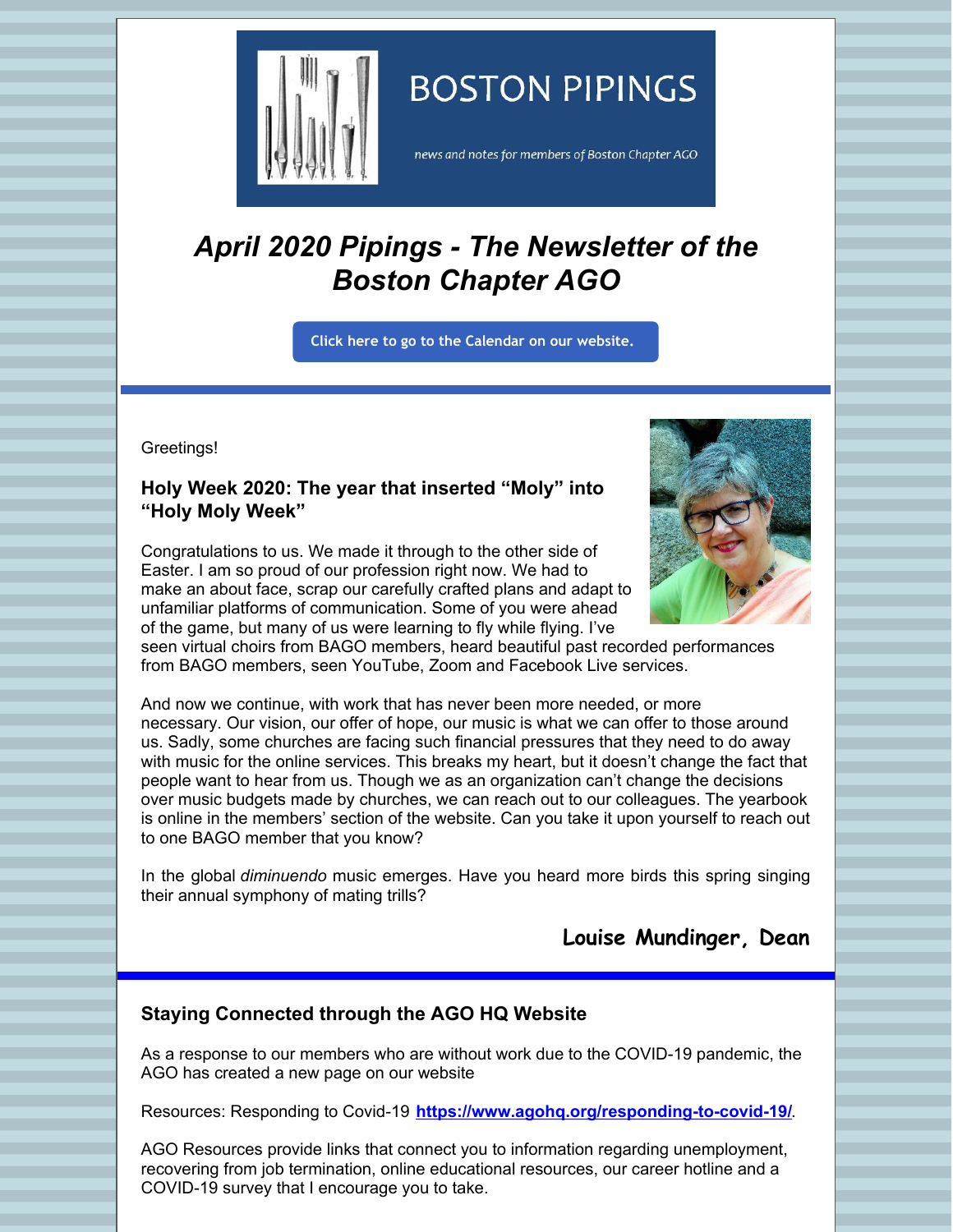We have also provided additional Resources for Artists with links to several relief funds, an unemployment benefits eligibility website, instructions for utilizing Flipgrid for classroom teachers and a guide for using Zoom for live-streamed lessons.

Additionally, we have added links to some helpful articles and blogs that address what to do regarding cancellation of gigs and choral concerts.

I want to thank Vincent Carr, Chair, of the AGO Career Development & Support Committee and Doris Dabrowski, Esq., committee member, for compiling these resources, and to Eric Birk for his assistance in uploading this most valuable content to our website. As new information and resources become available, this page will continue to be updated.

Elizabeth George, CMM Director of Member Engagement & Chapter Development American Guild of Organists

#### **Chapter Programs Update**

Our **April organ recital** by David Enlow will been rescheduled during the 2020-21 season, details TBA.

The **Annual Meeting** has tentatively been rescheduled for **Tuesday, June 23**, still at The Parish of All Saints-Ashmont in Dorchester. Please put this date on your calendars, and we will continue to update you as the situation unfolds.

#### **Trivia Question: How well do you know the Boston Chapter?**

The Boston Chapter was officially formed out of the Massachusetts Chapter on July 1, 1952. The Executive Committee considered several possible names before the membership approved our current name. Which names were considered?

- The Greater Boston Chapter
- The Hub Chapter
- The Old Colony Chapter

**Click here to reveal the [answer](http://bostonago.org/history)**

## **Proposed change to the Chapter's Operating Procedures: Organ Advisory Committee**

In order to clarify what help is available from the Chapter from the Organ Advisory Committee, the Executive Committee proposes an addition to the description (see text underlined below). We ask that if you have comments, please send an email by May 15, 2020 to Claire DeCusati (bostonago@verizon.net). Thank you.

New wording (underlined)

The Organ Advisory Committee shall be responsible for consulting with church and synagogue musicians, clergy, and staff on the acquisition of, disposition of, and/or modifications to an organ in a worship or musical space. The Chair of the committee shall be appointed by the Dean with Executive Committee approval. The Chair shall then convene a committee, versed in the technical knowledge required for the requested consultation. Personal contact with the committee shall be made through the committee chair. The committee shall make recommendations, as appropriate, to the organization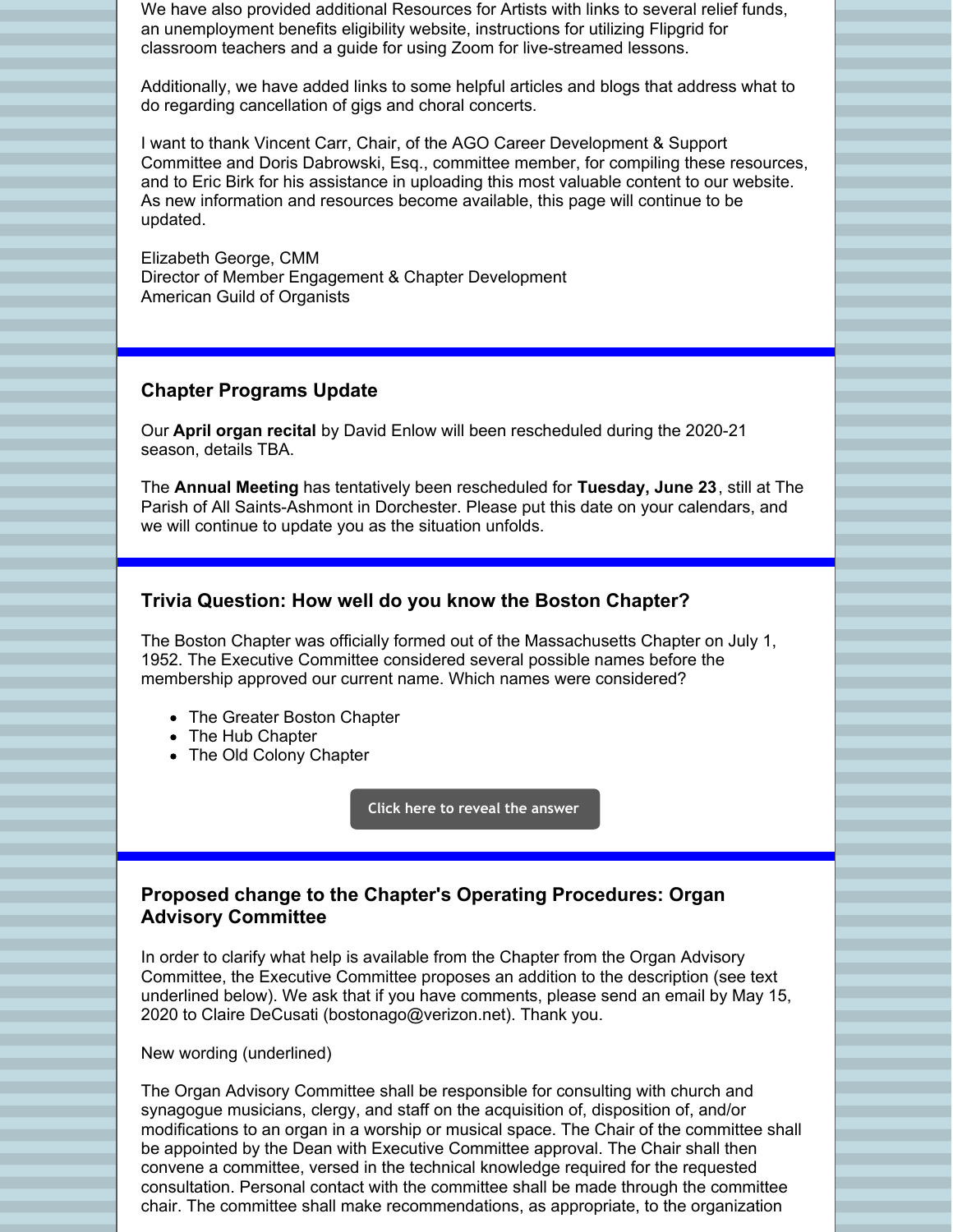that requested the consultation In the case of removal of an organ, the committee shall make recommendations regarding appropriate organizations to assist in re-locating the instrument, including listing on the Chapter website. A consulting fee shall be charged for services, appropriate to the scope of services provided. The chair is responsible for ensuring that the consulting fee is sent to the Treasurer for deposit in Chapter accounts.



.

#### **Nominating Committee Named**

2020 is an election year for officers of the Chapter. As you remember, we updated our Operating Procedures two years ago to allow for biennial elections. Patrick Walker has agreed to Chair the Nominating Committee. Positions to be filled include Sub-Dean and Treasurer (who serve for 2 years), and 3 Members-at-Large (who serve a 4 year term).

Would you be interested in serving on the Executive Committee? Contact Patrick if you are interested. Position descriptions can be found **[here](http://www.bostonago.org/wp-content/uploads/2020/01/2020.01.01-Operating-Procedures-final.pdf)**, beginning on page 4.

#### **AGO National Convention – Status Update**

Registration dates and pricing, [click](https://www.agoatlanta2020.com/registration/) here To read about all the concerts, venues, and workshops, [click](https://www.agoatlanta2020.com/) here

For those wondering about the 2020 AGO National Convention, here is part of an email from James Thomashower that was sent to the current membership

Subject: AGO Response to COVID-19 April 3, 2020



The AGO National Council and Headquarters staff are aware of the harmful impact that the coronavirus pandemic is having on many Guild members. We have been taking a variety of measures to listen to our members and help them through this difficult time....

As I write this on Friday afternoon, the AGO National Convention in Atlanta, July 6-10, is still scheduled to occur as planned. The hotel contract requires payment of a very substantial, six-figure cancellation fee if we cancel now. If it becomes impossible to hold the convention for any number of reasons stipulated in the 'force majeure' clause of the contract, such as continuing government restrictions on the number of people who can congregate together, cancellation will be possible without incurring any penalty.

On a related matter, in light of the stay-at-home orders so many of us must follow, the NCOI and NYACOP have been postponed to a future date to ensure that all competitors will have had adequate time and an equal opportunity to prepare.

Be well. Stay healthy. Wash your hands and practice social distancing. I look forward to seeing you again as soon as it's safe to go outside.

James E. Thomashower, CAE Executive Director

> **Now home from college, Freshman organ major Savannah Curro "sat down" with Louise Mundinger to reflect on her first year at Mercer College studying with Dr. Jack Michener**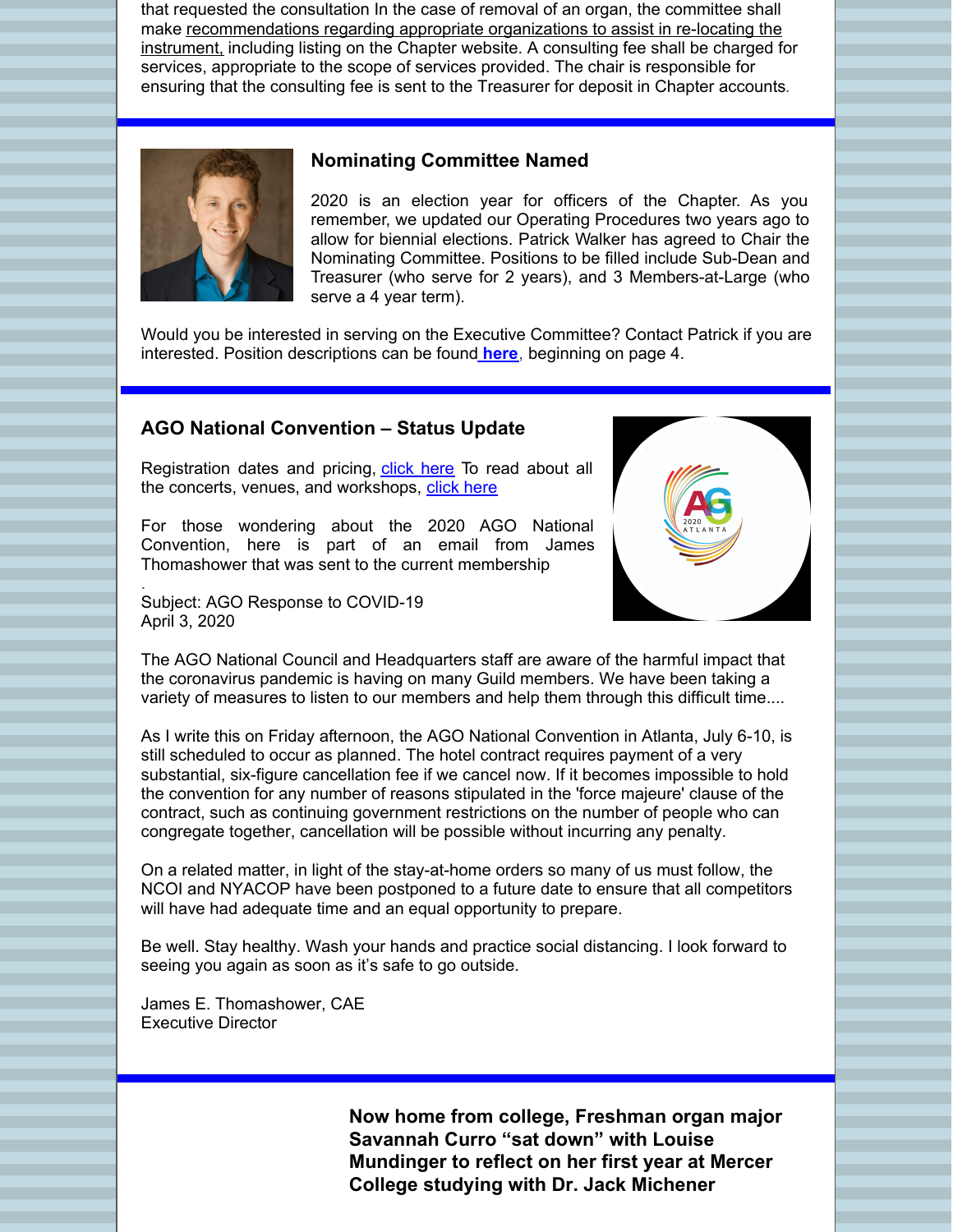

**LM:** Welcome home, Savannah. So glad you returned home safely. I wanted to ask you to reflect on your journey to decide on music as a major in college. Who helped you get started? Which churches welcomed you?

**SC**: As a child, I grew-up in St. Eulalia's Parish in Winchester. This was where I first heard the organ and became interested in it. Upon learning of my interest in the organ, Tim Hughes, the organist at St. Eulalia's, helped connect me with Boston's Young Organist Initiative. Christine Hogan, the Initiative's chairperson, then connected me with my first teacher, Cathy Meyer. I began my first organ lessons with Cathy during the spring

of my freshman year of high school and continued study with her until the summer before I left for college. My first lesson took place at Calvary Church in Arlington. Calvary Church became my primary practice space throughout high school as it is within walking distance from my high school. That said, the majority of my lessons throughout high school occurred at Plymouth Congregational Church in Belmont. When I was a senior in high school, I interned under the direction of Craig Benner at Parish of the Epiphany in Winchester. At Parish of the Epiphany, I sang in the choir, assisted the children's choir, and played the organ for portions of services a few times a month. I completed my high school senior recital just down the road at First Congregational Church. As a high schooler, in addition to playing a recital at First Congregational, I played in recitals at King's Chapel and Dover Church through the YOI, South Church in Andover, St. Mary's Church in Dedham, and Plymouth Congregational Church in Belmont. The first service I ever played during my first year of organ study was at Memorial Congregational Church in Sudbury. Now that I have been sent home from school due to the pandemic, I am currently providing recordings for some of their livestream services. This past academic year, before having to leave the campus of Mercer University where I am studying organ performance with Dr. Jack Mitchener, I was an assisting organist and alto section leader at Christ Church in Macon, GA.

**LM:** Did you attend POE(s)?

**SC:** I attended the Hartford Pipe Organ Encounter at Trinity College in 2017. It was by far the most influential experience in convincing me to study organ performance in college. For the first time, at the POE, I learned about the possibility of not only studying organ in college, but also of making it into a career. The experiences I had at the POE playing various organs in and around Hartford, visiting the Austin Organ Company, meeting other organists around my age, touring the churches and places associated with Yale's Institute of Sacred Music, listening to lectures from some of the top organists in the country, and hearing several incredible faculty recitals played on Trinity Chapel's organ, introduced me to the organ world in an inspiring, exciting manner. At the end of the week, I was convinced that I wanted to study the organ beyond high school and began practicing even more than ever.

**LM:** Here's a loaded question: how did BAGO help you?

**SC:** I was a scholarship recipient of the Young Organist Initiative Scholarship which helped fund my first lessons, pay for sheet music, gave me the opportunity to play in a recital at King's Chapel and Dover Church, and meet other young organists. The Initiative was ultimately responsible for connecting me with my high school organ teacher, Cathy Meyer, who gave me a wonderful foundation in organ technique, connected me with recital and service playing opportunities in the area, prepared me for my college auditions, and helped me to cultivate my joy for playing the organ. The BAGO has also made me aware of recitals and concerts in the Boston area that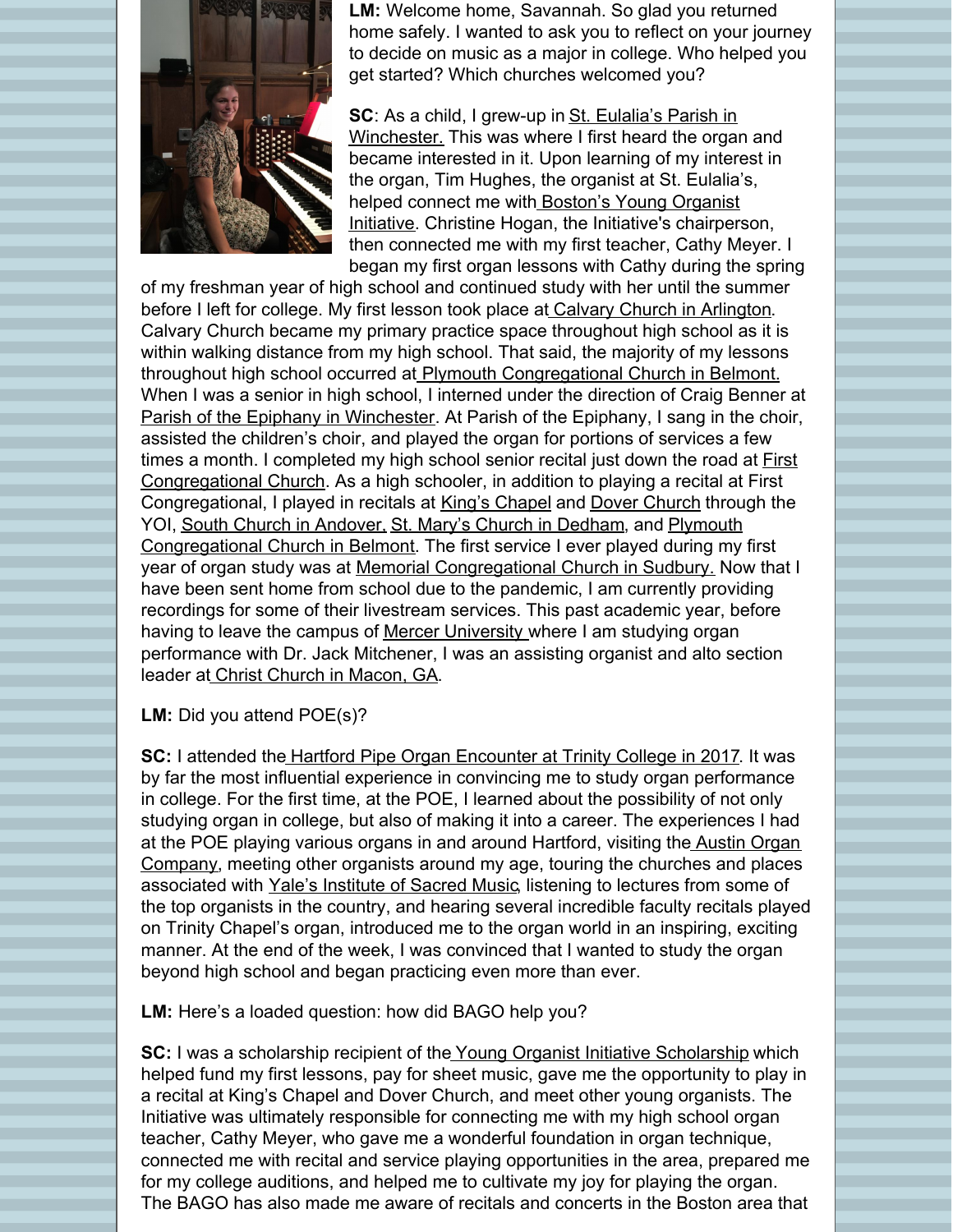I might otherwise have not known about. In addition, it has provided me with contacts that I know that I can rely on if I get stuck with something, whether that is not being able to find an appropriate practice space, finding substitute work, or some other need.

#### **LM:** How can we (BAGO) better assist young organists?

**SC:** As a young organist, one of the most important aspects of support we need is having a regular practice space that is safe, easy to access, and with an organ that is maintained sufficiently. It can be difficult to find a place to do so, especially as minor, because of Safe Church guidelines. Thus, it can be difficult as someone under 18 to find a place to regularly practice without needing a parent at all times to accompany you or having multiple people in the building at all times when practicing. That said, I believe that it is crucial that Safe Church policies are put in place and remain in place so that children are protected. With this in mind, it would be helpful if local AGO chapters might provide young organists with resources on specific churches where a regular practice schedule could be established within a level of constraints that will not significantly hamper that person's ability to practice. Furthermore, it should be noted that not every young organist has the ability to drive. As a result, they may rely on others in their family to bring them to the church to practice which is not always possible when relying on the schedule of other people in addition to one's own. Therefore, some young organists need to walk to where they practice. Because of this, it is important to make sure that young organists without the ability to drive are connected with practice spaces close to their homes that are in safe walking distance. Finally, young organists need to be able to access lessons that they can afford. As a young organist now studying organ in college, when asking my young organist colleagues how they first started taking lessons, I have heard several times that their parents did not want them to take lessons. As a result, some of my colleagues have reported that their families made their taking of organ lessons conditional on them being able to come up with the money to pay for lessons themselves. Therefore, the more financial investment in lessons for young organists that can be made, the better. Furthermore, greater education initiatives about career opportunities for organists could help young organists be more inclined to continue organ study in addition to helping convince skeptical parents that a career as an organist can be viable.

Originally from Arlington, Massachusetts, Savannah Curro began her organ studies in 2016 as a Boston Young Organists Initiative Scholar. As a Y.O.I. Scholar, she was selected to play a recital with area young organists at the historic King's Chapel in Boston. In 2017, Savannah studied with Dr. Faythe Freese during Trinity College's Pipe Organ Encounter. Savannah is currently a freshman at Mercer University where she studies organ with Dr. Jack Mitchener and voice with Dr. Martha Malone. Savannah is a member of the Mercer Singers, and a section leader/ assisting organist at Christ Church in Macon. Before coming to Mercer, Savannah was a music intern at Parish of the Epiphany in Winchester, Massachusetts.



 $\frac{1}{2}$  ,  $\frac{1}{2}$  ,  $\frac{1}{2}$  ,  $\frac{1}{2}$  ,  $\frac{1}{2}$  ,  $\frac{1}{2}$  ,  $\frac{1}{2}$  ,  $\frac{1}{2}$  ,  $\frac{1}{2}$ 



Click the image to link to AGO HQ